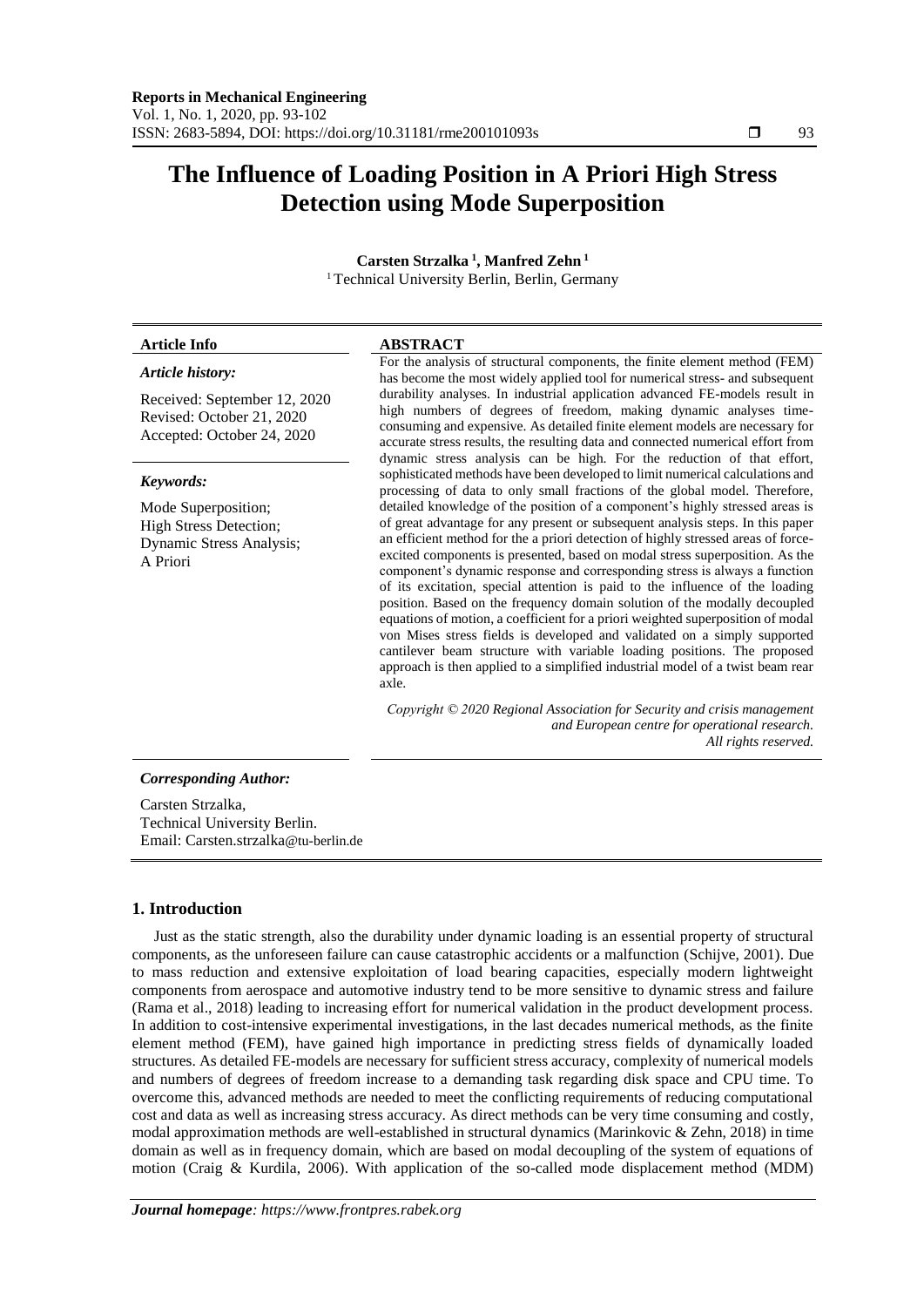computational cost can be reduced to only a fraction of the direct solution of the full system. More recently, modal stress methods have gained high importance, especially in durability and numerical fatigue analyses. From the modal displacement approach, Yam et al. (1996) derive the basic concept of strain modes and show, that just as the displacement response, also the strain response can be approximated by superposition of the contributions of the system's natural modes. Huang et al. (1998) apply modal transient methods for the durability analysis of a vehicle body structure, using modal stress superposition, as it is implemented in the FE-solver MSC.NASTRAN. Looking at the results of industrial stress analyses, one can see that typically high stress concentration is locally limited to critical regions of only a small fraction of the whole system. As indicated in the literature, the fraction of a model representing a fatigue concern is around 1% in automotive industry (Huang et al., 1997). For the identification of critical elements in (Huang et al., 1998), an element prescan is performed for elements exceeding a threshold value of von Mises stress in a short peak loading event. After this, a subsequent full stress history analysis and fatigue-life evaluation is limited to the top 100 elements. These investigations resulted in a patented method for identifying highly stressed elements (Huang & Agrawal, 2001). Gu et al. (Gu et al., 2012) investigate dynamic stress analysis of a mining dump truck from flexible multibody dynamics with modal representation of the structure, while stress recovery and durability analysis is performed, using stress mode superposition techniques. Lu et al. (2004) analyse the durability of a battery support system under base excitation using modal transient stress analysis and application of crack propagation calculations. Tran et al. (2013) present the analysis of crack propagation under dynamic loading using superposition of modal stress intensity factors as well as modal energy release rate with an extended FEM approach. For numerical fatigue analysis, Vellaichamy et al. (2000) modify the modal stress superposition, which is usually carried out as postprocess after modal transient analysis. First, displacement and stress modes are calculated in the FE-solver. Then, modal load is calculated with force vector and displacement modes, outside the FEA-environment. The transient results are then combined with the stress modes within the Fatigue solver. Mrnsik et al. (2018) describe a method for fatigue estimation of structures using a modal decomposition approach. The authors directly link the fatigue damage intensity with the dynamic properties of the system. The proposed method is based on modal decomposition of the system's dynamic stiffness matrix, giving insight to the modes' contribution to the system's total damage. Braccesi et al. (2016) evaluate the fatigue damage of structural components under random loading in the frequency domain using modal superposition. The method is based on the evaluation of the matrix of frequency response functions and stress mode superposition. For further reduction of computational effort, sophisticated methods have been developed to limit numerical calculations and processing of data to only critical regions of the global model. Albuquerque et al. (2015) propose a method based on the combination of finite element submodeling techniques and modal superposition using modal stress intensity factors. They demonstrate the applicability on a detailed FE-model of a critical detail of a railway bridge structure under transient traffic loading conditions. Lu et al. (2018) apply modal superposition techniques to the dynamic analysis of a high speed train bogie frame. Stress is calculated from a modal stress recovery method. With nominal stresses extrapolated from integration points, the contribution of each vibration mode to the fatigue damage at critical locations is investigated. Horas et al. (2016) describe a method for calculating a structure's fatigue life using superposition of modal stress intensity factors, derived from the system's eigenvectors and corresponding modal stress. The concept of modal superposition is extended to general fatigue damage quantities as stresses, strains or energetic parameters to assess local crack initiation, whereas detailed calculations are performed on local details of the global model.

The detailed knowledge of the position of a component's highly stressed areas is of great advantage for any present or subsequent analysis steps. Apart from established methods, which can generally be summarized as posteriori methods, as they root in the processing of existing stress data from pre-analysis steps, the system's information inherent in the eigenvectors and especially in the resulting stress mode shapes, can be applied for the development of powerful methods for a priori high stress detection. Despite the high potential benefit of the knowledge of highly stressed areas, only few research aims to these investigations. Veltri (2016) describes a method for the a priori prediction of stress concentration based on component-mode-synthesis (CMS) methods, namely the Craig-Bampton method, for the durability analysis of an all-terrain vehicle frame subjected to road-load time histories. Following the underlying theory of the Craig-Bampton reduction, information about highly stressed elements is gained from selected fixed interface normal modes. The influence of external loading is captured by a set of constrained modes. For numerical fatigue analysis of plate-type structures subjected to random base excitation, Zhou et al. (2016) propose a two-step procedure, where in a first step, highly stressed elements are located by means of modal stress analysis. In the second step, a fatigue analysis is carried out on these hot spots in the frequency domain. Later the contributions of dominant modes have been interpreted from mass modal participation factors of a notched elbow structure and a subsequent random vibration fatigue analysis has been performed on the identified hot spots (Zhou et al. 2017).

As the application of mass modal participation factors is theoretically limited to structures under base excitation, the procedure needs to be handled with care. In this paper a novel approach is developed, based on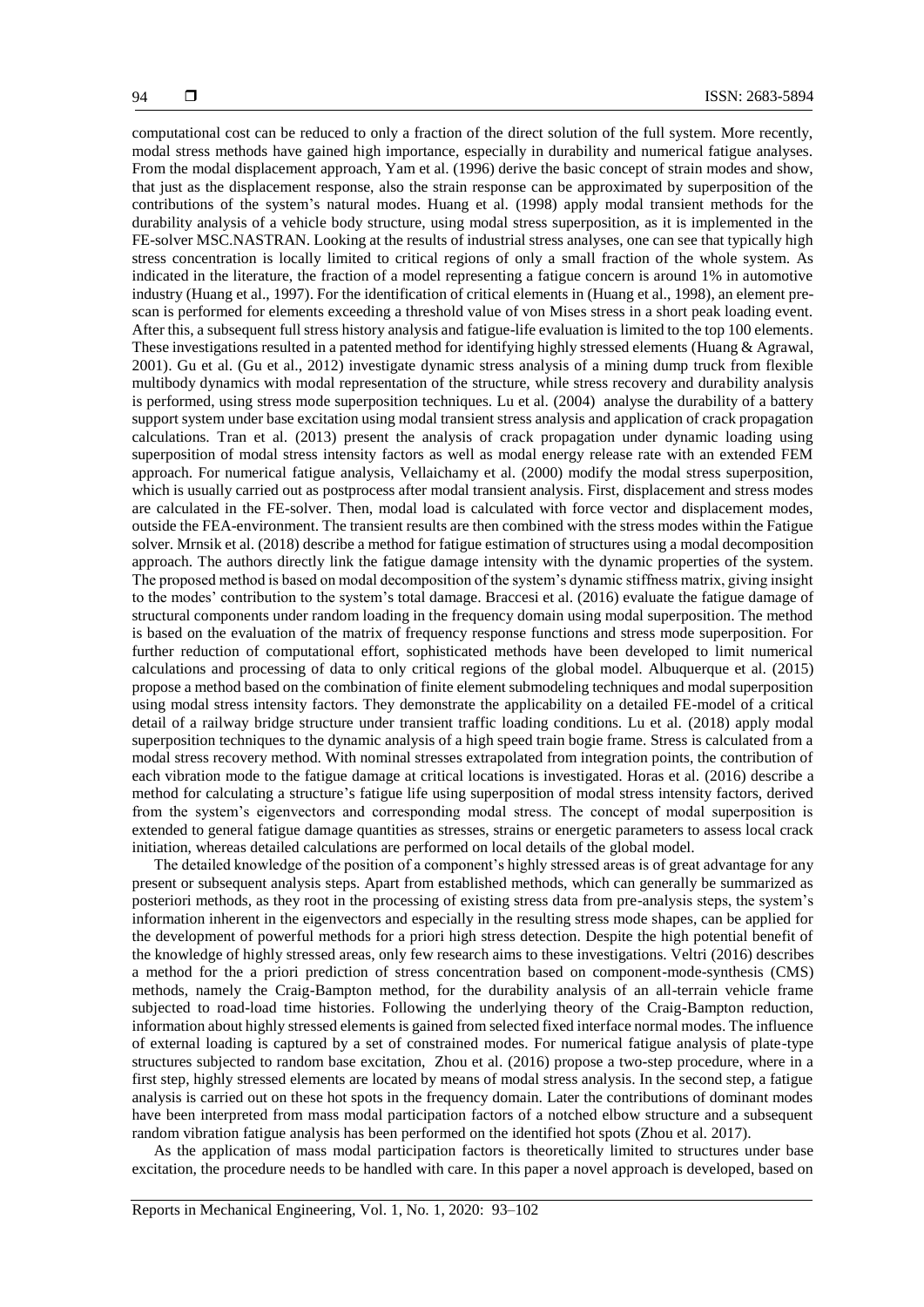the a priori superposition of modal fields by means of appropriate approximation and prediction of maximum modal contributions for force excited systems. From the frequency domain solution of the modally decoupled equations of motion, a coefficient for a priori weighted superposition of modal von Mises stress fields is developed and validated on a simply supported cantilever beam structure with variable loading positions. The proposed approach is then applied to a simplified industrial model of a twist beam rear axle. The paper is structured as follows: In section 2, the basic equations of modal stress superposition are summarized and an approximation coefficient for a priori application is derived in section 3. For validation, investigations on a simple cantilever beam example are summarized, followed by application of the proposed approach to a simplified industrial example of a twist beam rear axle in section 4 and a summary and conclusion in section 5.

# **2. Modal Stress Approach**

The finite element modeling of structural components for dynamic stress analysis results in a large number of second order differential equations (1). With the system's mass matrix **M**, damping matrix **C** and stiffness matrix **K**, the vectors of nodal accelerations  $\ddot{\mathbf{u}}(t)$ , nodal velocities  $\dot{\mathbf{u}}(t)$  nodal displacements  $\mathbf{u}(t)$  and the righthand-side force vector  $\mathbf{F}(t)$ , the discretised system of equations is defined:

$$
M\ddot{u}(t) + C\dot{u}(t) + Ku(t) = F(t)
$$
\n(1)

From established approximation methods in structural dynamics it is well-known, that a component's dynamic displacement field can be approximated by linear superposition of the contributions of the system's eigenvectors **φ**<sup>i</sup> and modal coordinates q<sup>i</sup> (Craig & Kurdila, 2006). With the eigenvectors arranged as columns of the modal matrix **X**, the transformation of the system to modal coordinates is performed.

$$
\mathbf{u}(t) = \sum_{i=1}^{r} \boldsymbol{\varphi}_i q_i(t) = \mathbf{X} \mathbf{q}(t)
$$
 (2)

Just as these displacement modes, also the so-called strain modes  $\Psi_i$  are intrinsic dynamic characteristics of the vibrating structure. The strain modes are calculated as the derivative of the displacement modes. For the FE-discretised structure, this is achieved by a differential operator **D** applied to the displacement modes.

$$
\Psi_{i} = D\phi_{i} \tag{3}
$$

The structure's dynamic strain response **ε** can therefore be approximated by linear superposition of the contributions of modal strain fields (Yam et al., 1996).

$$
\boldsymbol{\epsilon} = \sum_{i=1}^{r} q_i \boldsymbol{\Psi}_i \tag{4}
$$

Assuming linear elastic and homogeneous material, the corresponding stress response  $\sigma$  is calculated using Hooke's matrix **H**.

$$
\boldsymbol{\sigma} = \sum_{i=1}^{r} q_i \mathbf{H} \boldsymbol{\Psi}_i \tag{5}
$$

For consistent superposition and high stress localization, equivalent stress measures can be evaluated from the resulting modal stress fields on element level for each mode, e.g. the elemental von Mises stress:

$$
\sigma_{\text{eq}_{i,el}} = \sqrt{\frac{1}{2} \left[ \left( \sigma_{1,\text{el}} - \sigma_{2,\text{el}} \right)^2 + \left( \sigma_{2,\text{el}} - \sigma_{3,\text{el}} \right)^2 + \left( \sigma_{3,\text{el}} - \sigma_{1,\text{el}} \right)^2 \right]}
$$
(6)

Assuming modal damping, the equations of motion can be decoupled with the eigenvectors of the undamped system. Solving the system's eigenvalue problem, the i<sup>th</sup> eigenvalue ω<sub>i</sub><sup>2</sup> and the corresponding eigenvector  $\varphi$ <sub>i</sub> can be calculated.

$$
(\mathbf{K} - \omega_i^2 \mathbf{M}) \mathbf{\varphi}_i = \mathbf{0} \tag{7}
$$

Modal mass  $m_i$ , modal damping  $c_i$  and modal stiffness  $k_i$  are then calculated from the system's mass, damping and stiffness matrix with corresponding eigenvectors:

$$
\mathbf{X}^T \mathbf{M} \mathbf{X} = \text{diag}(m_i) \qquad ; \qquad \mathbf{X}^T \mathbf{C} \mathbf{X} = \text{diag}(c_i) \qquad ; \qquad \mathbf{X}^T \mathbf{K} \mathbf{X} = \text{diag}(k_i) \tag{8}
$$

By application of the modes' orthogonality properties, the modal coordinates  $q_i$  for the forced vibration problem can be evaluated from a set of decoupled second order differential equations, with the modal velocities  $\dot{q}_i$  and modal accelerations  $\ddot{q}_i$  (Craig & Kurdila, 2006).

$$
\begin{bmatrix} m_1 & \cdots & 0 \\ \vdots & \ddots & \vdots \\ 0 & \cdots & m_r \end{bmatrix} \begin{bmatrix} \ddot{q}_1(t) \\ \vdots \\ \ddot{q}_r(t) \end{bmatrix} + \begin{bmatrix} c_1 & \cdots & 0 \\ \vdots & \ddots & \vdots \\ 0 & \cdots & c_r \end{bmatrix} \begin{bmatrix} \dot{q}_1(t) \\ \vdots \\ \dot{q}_r(t) \end{bmatrix} + \begin{bmatrix} k_1 & \cdots & 0 \\ \vdots & \ddots & \vdots \\ 0 & \cdots & k_r \end{bmatrix} \begin{bmatrix} q_1(t) \\ \vdots \\ q_r(t) \end{bmatrix} = \mathbf{X}^T \mathbf{F}(t)
$$
 (9)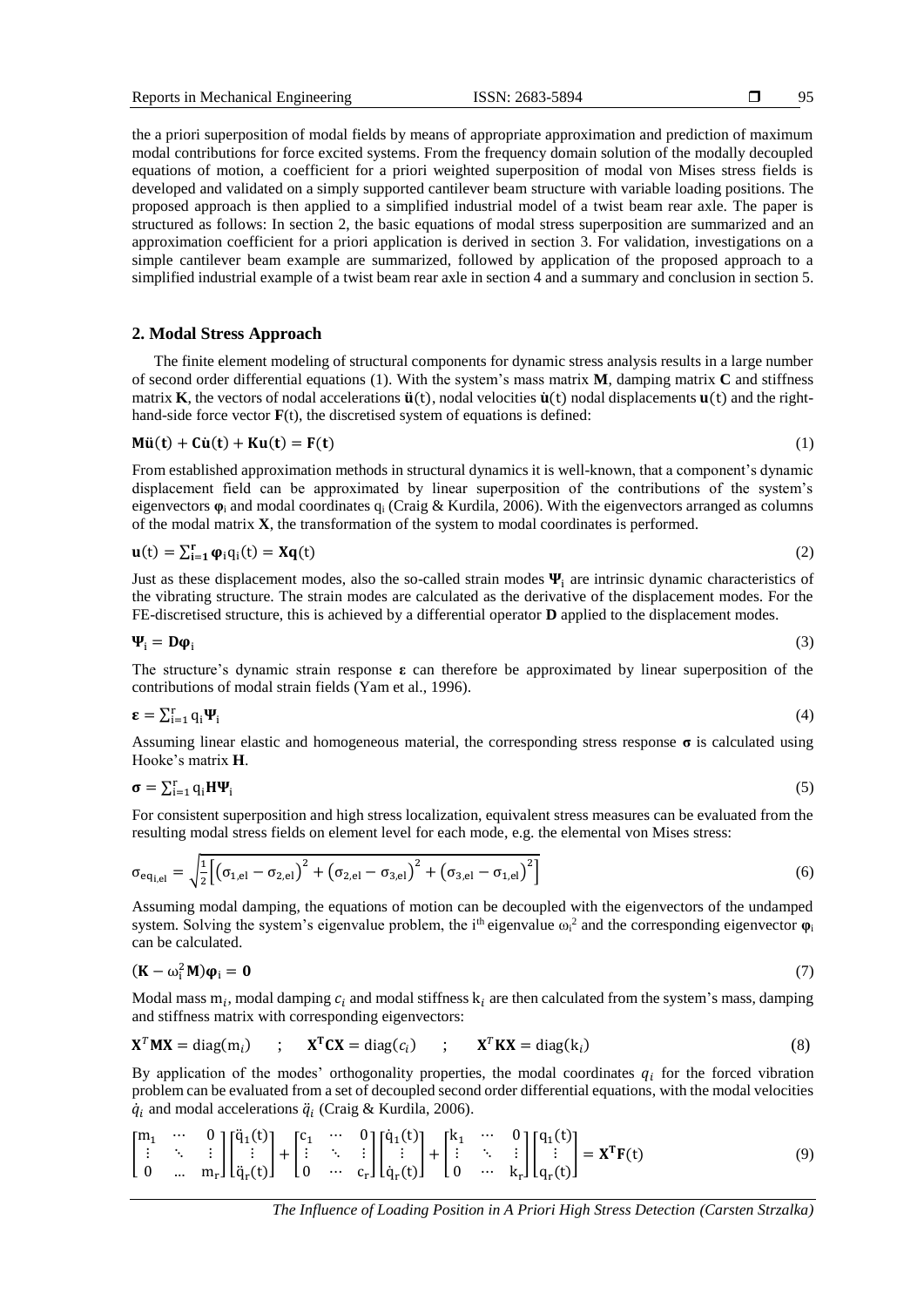The frequency domain solution for harmonic excitation  $F(t) = \hat{F}e^{i\Omega t}$  can then be formulated for each row of equation (8).

$$
\left(-\Omega^2 + 2\vartheta_i\omega_{0,i}i\Omega + \omega_{0,i}^2\right)\hat{q}_ie^{i\Omega t} = \frac{\hat{f}_i}{m_i}e^{i\Omega t}
$$
\n(10)

With the modal load  $\hat{f}_i$  for each mode,

$$
\hat{\mathbf{f}}_{i} = \boldsymbol{\phi}_{i}^{\mathrm{T}} \hat{\mathbf{F}} \tag{11}
$$

the amplitude of the system's response in modal coordinates follows as

$$
\hat{\mathbf{q}}_i(\Omega) = \frac{1}{\left(-\Omega^2 + 2\vartheta_i \omega_{0,i} i \Omega + \omega_{0,i}^2\right)} \omega_{0,i}^2 \frac{\hat{\mathbf{f}}_i}{\mathbf{k}_i} e^{i\Omega t}
$$
\n(12)

By application of a modal stress approach and transforming back to physical coordinates, we find the complex stress transfer function  $\mathbf{H}^{\sigma}(\eta)$  for the force-excited system with the frequency ratio  $\eta_i = \Omega/\omega_{0,i}$ 

$$
\mathbf{H}^{\sigma}(\eta) = \sum_{i=1}^{r} \mathbf{H} \mathbf{\Psi}_{i} \frac{((1-\eta_{i}^{2})-i2\theta_{i}\eta_{i})}{k_{i}((1-\eta_{i}^{2})^{2}+4\theta_{i}^{2}\eta_{i}^{2})}
$$
(13)

# **3. A Priori Mode Superposition**

A mechanical component's dynamic response and corresponding stress is directly correlated to its excitation. The influence of loading position as well as loading direction therefore plays a crucial role in the development of an a priori mode superposition approach. From equation (12), we find the amplification function  $V(\eta_i)$  for each mode:

$$
V(\eta_i) = \frac{1}{k_i \sqrt{(1 - \eta_i^2)^2 + 4\theta_i^2 \eta_i^2}}
$$
(14)

From the derivation of the amplification function of the underdamped system with  $\theta \leq \frac{\sqrt{2}}{2}$  $\frac{\sqrt{2}}{2}$ , we find the maximum response at resonance:

$$
\eta_{\rm res} = \sqrt{1 - \vartheta^2} \tag{15}
$$

With the maxima of the amplification function from equation (14), the maximum modal response can be written as:

$$
\hat{q}_i(t) = \frac{\varphi_i^T \hat{F}}{k_i 2\theta_i \sqrt{1-\theta^2}} e^{i\Omega t}
$$
\n(16)

And, by application of equation (4), the maximum stress response can be approximated as

$$
\boldsymbol{\sigma}_{\text{max}}(t) = \sum_{i=1}^{r} \mathbf{H} \boldsymbol{\Psi}_i \frac{\boldsymbol{\varphi}_i^{\text{T}} \boldsymbol{\mathsf{f}}}{k_i 2 \theta_i \sqrt{1 - \theta^2}} e^{i \Omega t}
$$
(17)

Separation of the system's excitation to one spacial force-direction vector **f** and one time-dependent vector of loading functions **p**(t), then allows for a priori application of the modal stress superposition in non-harmonic loading. Loading position and direction in this case are captured by the dot-product of eigenvector and forcedirection vector, independent from the excitation function.

$$
\hat{\mathbf{f}}_i = \boldsymbol{\varphi}_i^{\mathrm{T}} \mathbf{f} \mathbf{p}(\mathbf{t}) \tag{18}
$$

With the assumption that all modal maxima are in-phase, the solution can be seen as an upper bound for maximum dynamic stress and we find a weighting coefficient Γ<sub>i</sub> for the a priori superposition of modal fields.

$$
\Gamma_{\mathbf{i}} = \frac{\boldsymbol{\varphi}_{\mathbf{i}}^{\mathrm{T}} \mathbf{f}}{\mathbf{k}_{\mathbf{i}} 2 \boldsymbol{\vartheta}_{\mathbf{i}} \sqrt{1 - \boldsymbol{\vartheta}^2}} \tag{19}
$$

As the maximum response is considered at resonance, frequency dependency is eliminated.

$$
\boldsymbol{\sigma}_{\text{max}} = \sum_{i=1}^{r} \mathbf{H} \boldsymbol{\Psi}_i \boldsymbol{\Gamma}_i \tag{20}
$$

For validation of these assumptions, a simple example of a beam structure is investigated. The cantilever beam (see Figure 1) has a length of 1 m and a square cross-section of 10 x 10 mm². It is supported at its end and discretised with 100 linear beam elements. For investigation of the influence of the loading position on the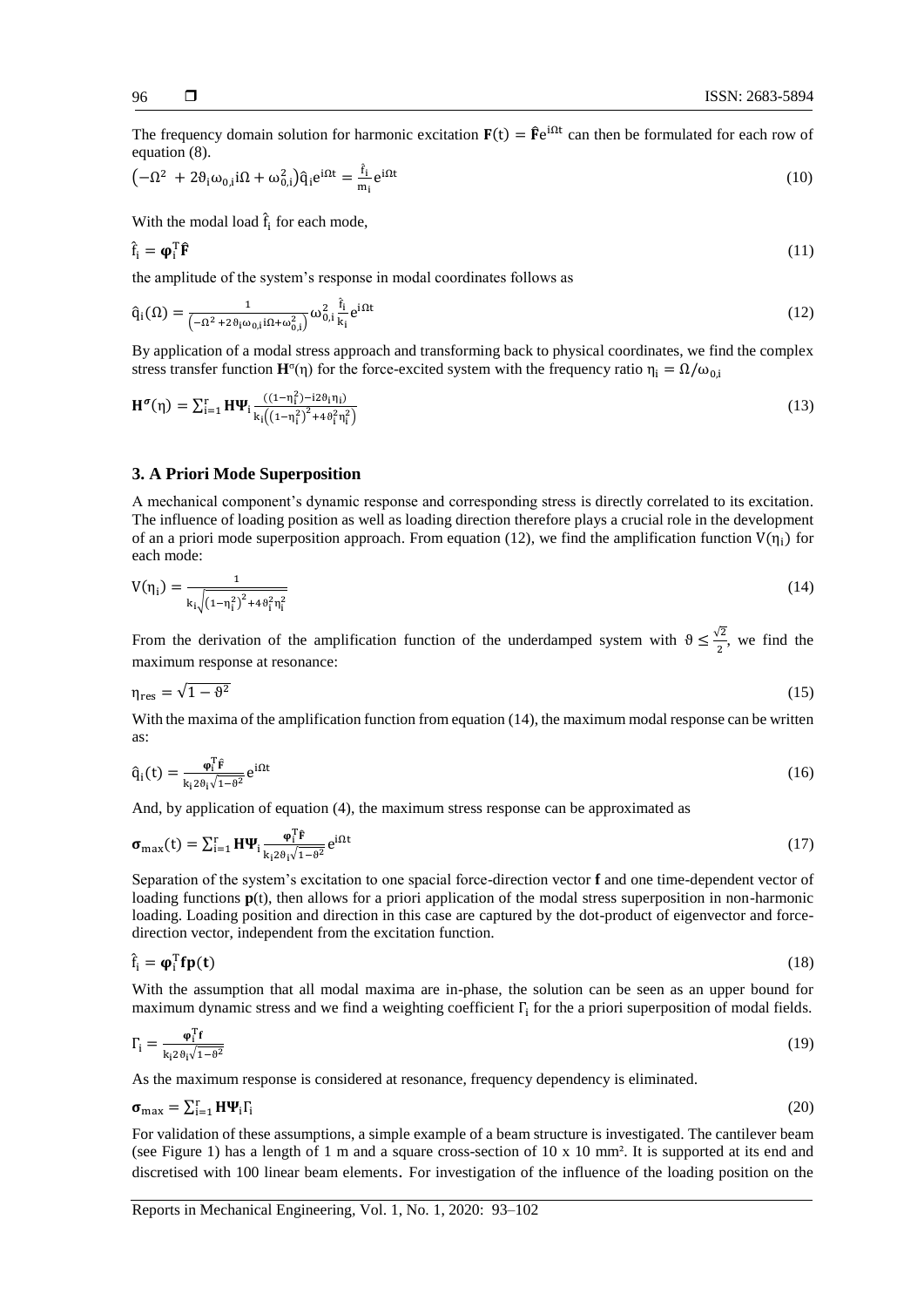

**Figure 1**. Cantilever beam example with 9 loading positions

The calculation is performed using modal decoupling with the system's first 10 eigenvectors and modal damping  $\theta = 0.2$ . The response of each modal coordinate for a unit load at position 1 is summarized in Figure 2.



**Figure 2.** Response of the first 10 modal coordinates

For high stress detection, the maximum of each modal coordinate is taken for superposition of the corresponding modal fields as an upper bound reference solution, according to equation (19).The proposed weighting coefficient for a priori superposition in that case equals the maxima of the modal coordinates from the reference solution, as seen in Figure 3.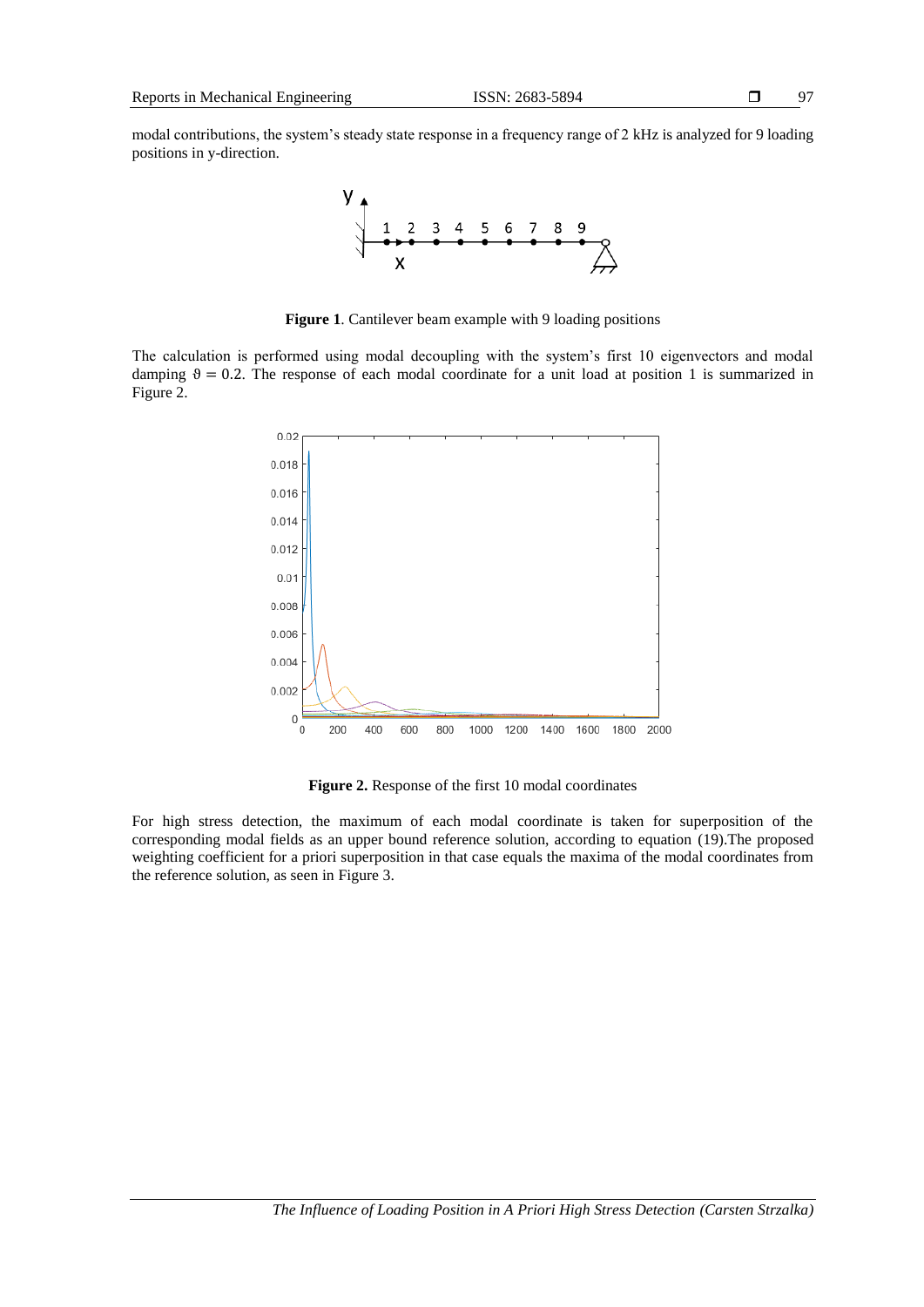

**Figure 3.** Comparison of modal contributions from reference and a priori approximation

As the coefficients of modal contributions are equal, both in reference solution and a priori approach, the resulting superimposed stress fields will consequently show no deviation, which will be shown in detail in the following application.

## **4. Industrial Application**

To show applicability of the proposed approach to industrial models, a simplified beam model of a twist beam rear axle, seen in Figure 4, is investigated. For general investigations, excluding the effects of local details, the complex geometry of the real axle is defeatured and simplified to enable modeling with beam elements. The properties of the simplified model are adapted to meet the global dynamic properties of the real model in the lower eigenfrequencies with similar global mode shapes.



**Figure 4.** Industrial model and simplified beam model

The simplified model is discretised with 1876 linear beam elements of type B31, with an average element length of 1 mm and circular cross-section of 40 mm in diameter, material properties are depicted in Table 1. At the sleeve positions for axle bushings, boundary conditions are fixed, with free rotation around the local xaxis, for the areas of stub-axle assembly, one side is free and one side is fixed in both, displacement and rotation, as depicted in Figure 5.

**Table 1.** Material properties

| Young's Modulus E [MPa] | Density $\rho$  t/mm <sup>3</sup> | Poisson ratio $v[1]$ |
|-------------------------|-----------------------------------|----------------------|
| 20000-                  | $.8^{\circ}$                      |                      |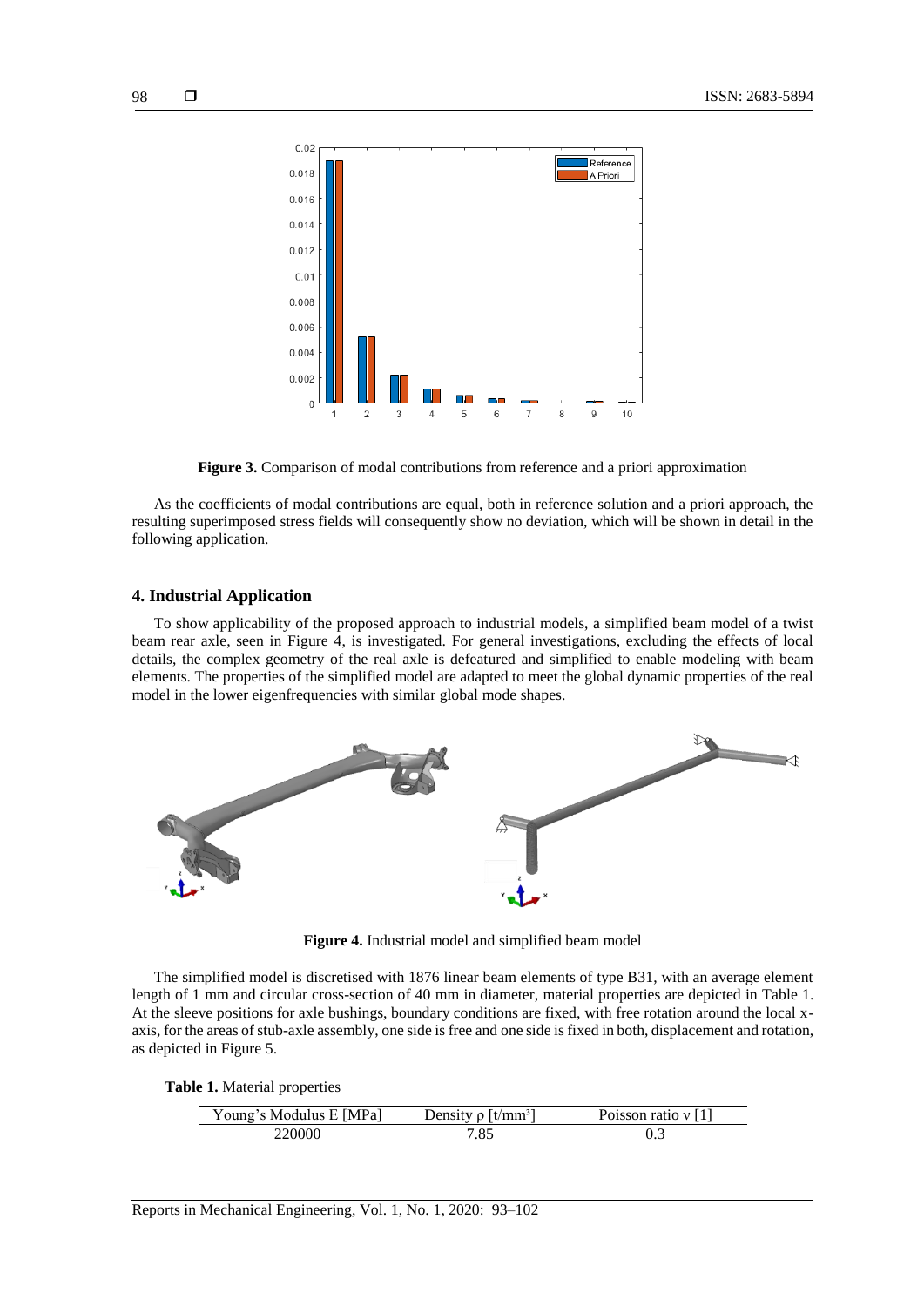For investigation of the influence of the loading position on the resulting stress field, the system's steady state response for modal decoupling with the first 10 modes in a frequency range of 1000 Hz with a frequency step of  $\Delta f = 1$  Hz and critical damping of  $\theta = 0.2$  is analysed for 4 loading positions, as depicted in Figure 5.



**Figure 5**. Boundary conditions and loading positions

As reference solution, the elemental von Mises stress is calculated from the superposition of the maxima of each modal coordinate with each corresponding stress mode, as derived in equation (16). The resulting stress over each element number is shown for all loading positions in Figure 6.



**Figure 6.** Von Mises Stress over element labels for reference solutions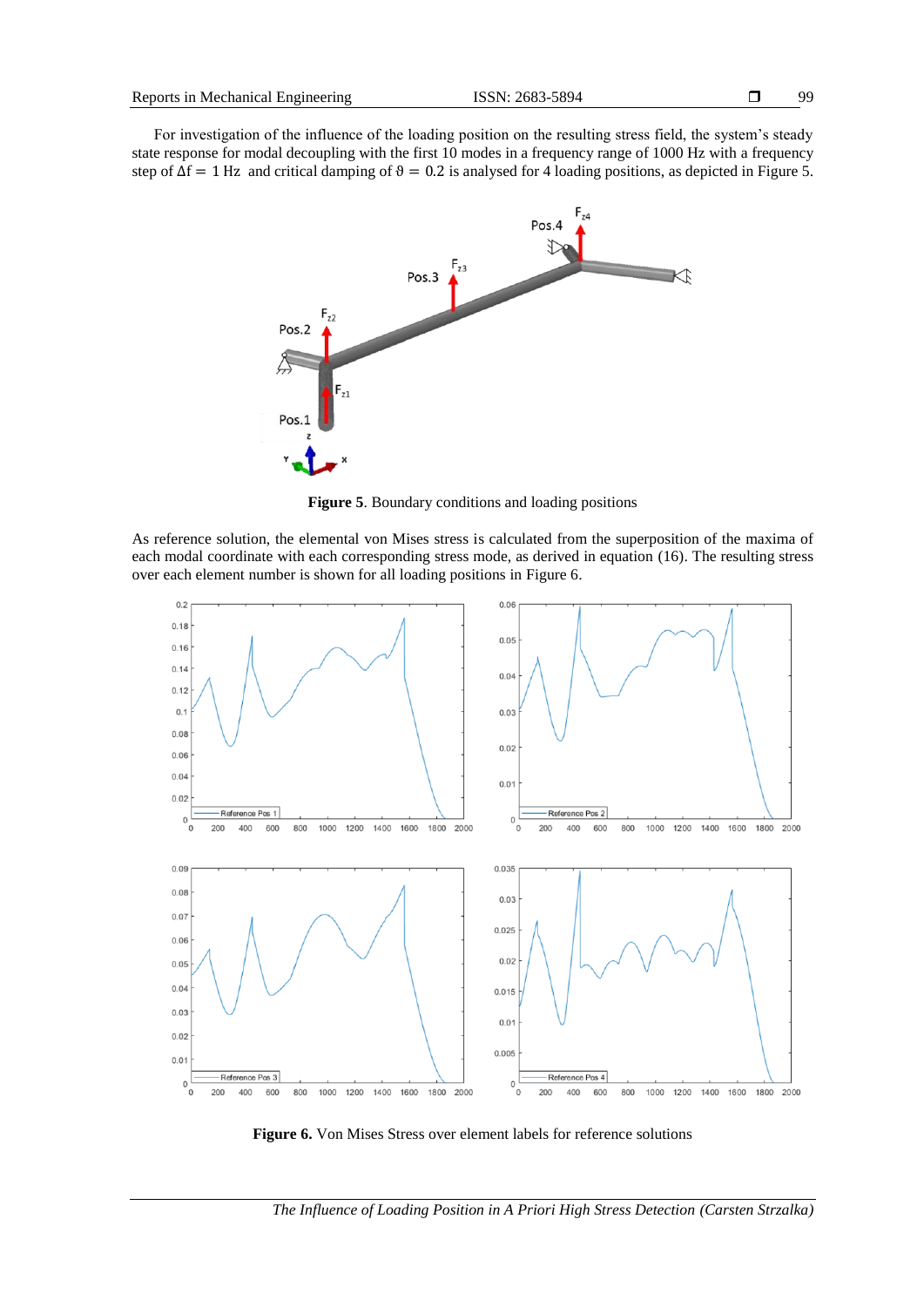

The maximum modal contributions from the decoupled steady state analyses are summarized in Figure 7.

**Figure 7.** Maxima of modal coordinates for reference superposition

The results show dominant contributions of modes 1-4 for the four loading positions. For interpretation of the resulting superimposed stress fields, the von Mises stress of these dominant modes, resulting from massnormalized eigenvectors, are depicted in Figure 8.



**Figure 8.** Von Mises stress modes for dominant modes 1-4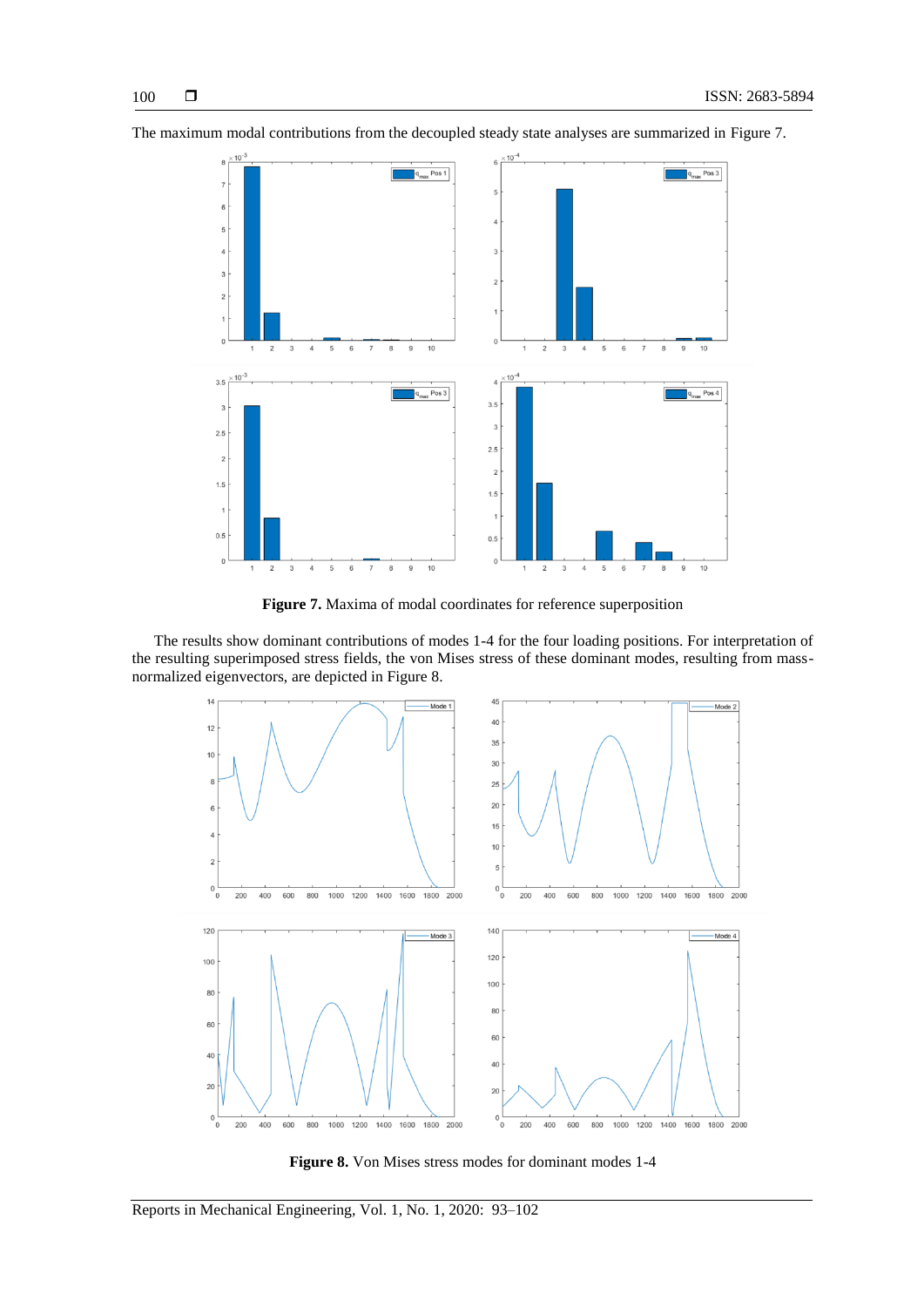From Figures 7 and 8 we find plausible results for the overall superimposed stress field with maxima of modal coordinates and corresponding stress modes. Comparison of the reference solutions with the results the proposed a priori superposition method shows exact match of both solutions, as indicated in section 3.



**Figure 9.** Comparison of reference solutions and a priori results (exact match)

## **5. Summary and Conclusion**

In the presented paper, a method for a priori high stress detection has been proposed, based on modal stress superposition. From the frequency domain solution of the decoupled equations of motion, an analytically consistent weighting coefficient for a priori mode superposition has been developed. By separation of the loading function into one spacial term and one term accounting for time dependency, the influence of loading position and direction is captured prior to dynamic analysis. For validation, modally decoupled frequency domain analyses have been performed with variable loading positions. Application of the proposed approach to a complex model, adapted from automotive industry shows, that for harmonic excitation, the results exactly match the reference solution. From the superimposed stress field, valuable information about highly stressed areas, as well as uncritical elements can be gained. With that knowledge, sophisticated subsequent analysis steps can be limited to only fractions of the global model, e.g. submodeling, substructuring or crack propagation analyses, providing high potential for data reduction and increasing efficiency.

# **References**

Albuquerque, C., Silva, A. L., de Jesus, A. M., & Calçada, R. (2015). An efficient methodology for fatigue damage assessment of bridge details using modal superposition of stress intensity factors. International Journal of Fatigue, 81, 61-77.

Braccesi, C., Cianetti, F., & Tomassini, L. (2016). An innovative modal approach for frequency domain stress recovery and fatigue damage evaluation. International Journal of Fatigue, 91, 382-396.